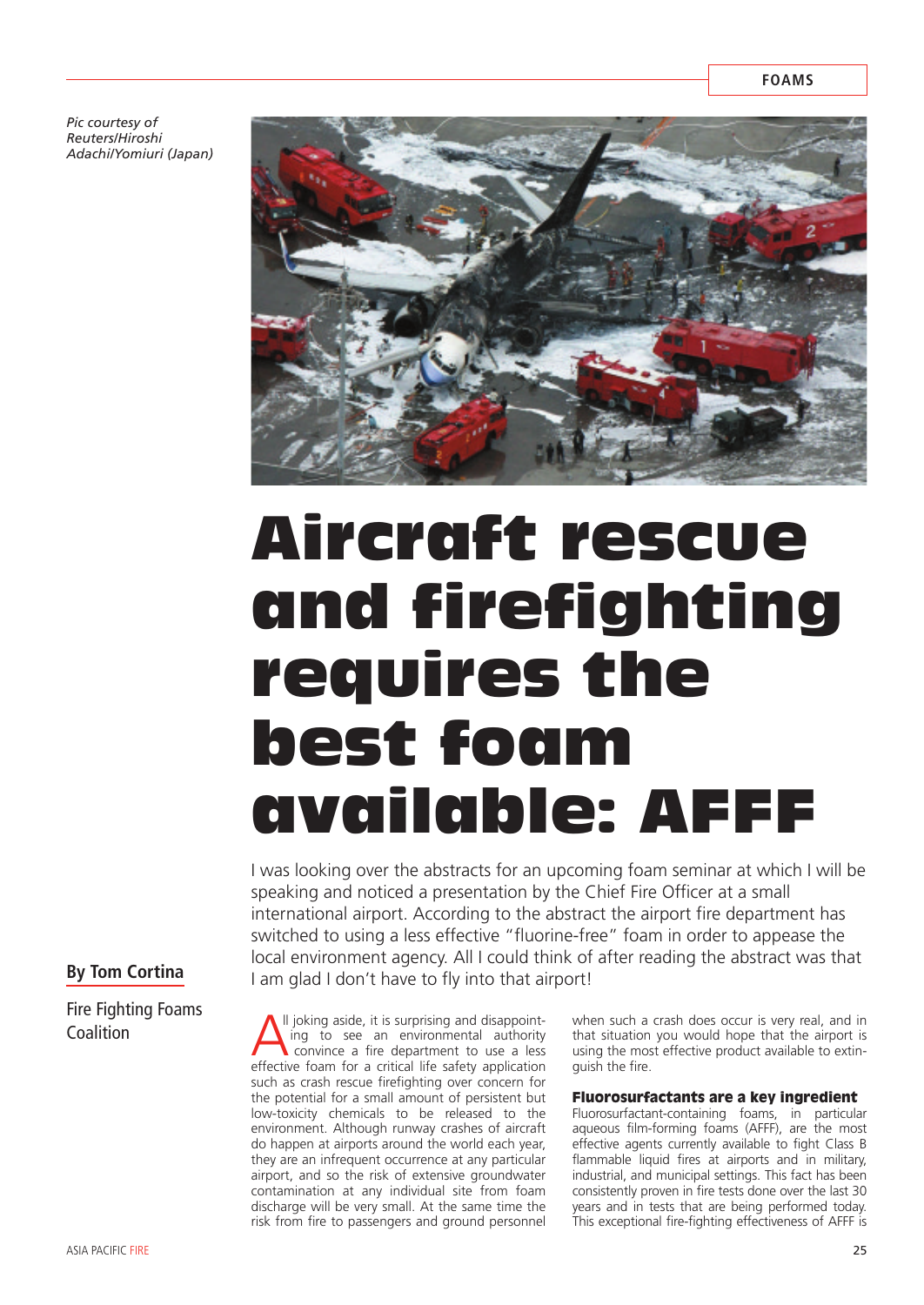

due to the formation and spreading of an aqueous film formed on top of lighter hydrocarbon fuels. Only fluorosurfactants can provide AFFF with the required low surface tension and positive spreading coefficient that enable film formation. It is this film formation capability that gives AFFF its name and its effectiveness against flammable liquid fires. AFFF agents provide rapid extinguishment, burnback resistance, and protection against vapor release.

3M used a process called electrochemical fluorination to manufacture the fluorinated components of the fluorosurfactants contained in its AFFF formulations. Fluorosurfactants produced by this process both contain and degrade into chemicals known as PFOS (perfluorooctyl sulfonate) and PFOA (perfluorooctanoic acid). Other competitive manufacturers use a process called telomerization to produce the chemical components of the fluorosurfactants contained in AFFF agents. Chemicals produced by this process are generally referred to as telomers or fluorotelomers. With the withdrawal of the PFOS-based products due to their persistence, bioaccumulative and toxic properties (beginning in May 2000) and their subsequent regulation by various national governments, there has been a substantial shift from PFOS-based AFFF agents to equally effective AFFF agents containing telomer-based fluorosurfactants.

## Fluorine-free foams

As a result of the concerns raised by the PFOS issue, foam manufacturers continue to evaluate many types of potential products that do not contain fluorosurfactants. Efforts to date have not yielded working products with fire performance across all fuels and in all operational circumstances equal to film-forming foams. Some fluorine-free foam can provide an alternative to AFFF in some applications, but they are not currently able to provide the same level of fire suppression capability, flexibility, and scope of usage. A recent paper from the University of Newcastle that shows that even the best available fluorine-free foams would need to be replenished three times as often as AFFF to provide the same level of fire protection.<sup>1</sup>

Fluorine-free foams are often championed as "environmentally-friendly" alternatives to AFFF. Although such foams may not contain fluorine, their environmental profile related to biodegradation, acute toxicity, chemical oxygen demand (COD), and biochemical oxygen demand (BOD) is typically no better than fluorine-containing products and in many cases is not as environmentally responsible in use as AFFF. A recent study of commercially available fire fighting foam agents indicates that fluorine-free foams are at least an order of magnitude higher in aquatic toxicity than AFFF agents.<sup>2</sup>

An important consideration in assessing the risk of any foam will be its effectiveness in extinguishing the fire and preventing re-ignition. A fluorinefree foam may appear to present less risk to the environment because it does not contain persistent chemicals. But if it takes significantly longer and requires more foam to extinguish the fire, then it may actually present a greater risk, including the potential for loss of life and/or high value property.

## Firefighter safety

All of the currently available fluorine-free foams rely upon having a good enough foam blanket in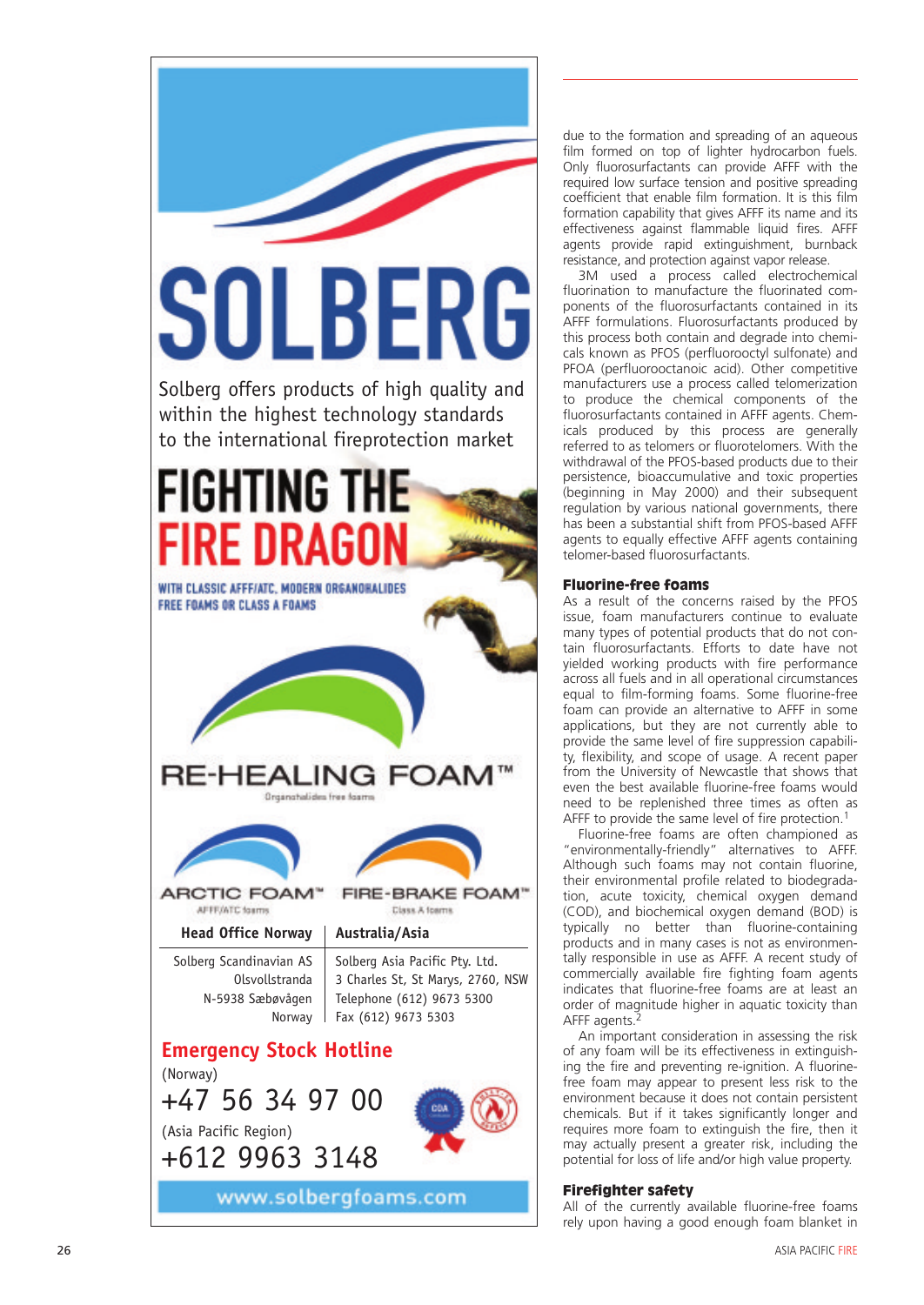terms of expansion ratio and drainage rate to overcome the inherent problem of fuel contamination of the foam blanket. This requires the use of air aspirating branch pipes or nozzles in order to achieve the necessary level of foam quality, which is a step backwards for firefighter safety.

The use of non-aspirating discharge devices, such as variable pattern water fog nozzles, provides two very important safety factors for firefighters. First, since none of the available energy of the system needs to be utilized by an air aspirating venturi at the discharge devise, the range from that devise will be maximized. Distance from the fire is always a key to firefighter safety. Second, when using a variable pattern water fog nozzle, the firefighter has the ability to change his stream pattern to a full fog for personnel protection against a thermal event ("left for life – right for fight").

The use of non-aspirated film-forming foam provides an added benefit in terms of speed of knock down and control of the fire as well as the ability to quickly cover the areas where the foam blanket has been disrupted. Again, these two factors improve firefighter safety and when used in operations such as crash fire rescue, are

**The use of non-aspirated film-forming foam provides an added benefit in terms of speed of knock down and control of the fire as well as the ability to quickly cover the areas where the foam blanket has been disrupted.**

absolutely essential in terms of overall safety and success. These are some of the factors that led the Federal Aviation Administration in 2006 to require US airports to be equipped with AFFF that meets the US military specification (Mil-F-24385F), one of the most respected foam standards in the world.

#### Environmental update

In my last article that was co-authored by Dr. Stephen Korzeniowski of DuPont (June 2008 issue) we reviewed all of the latest science related to the environmental effects of fluorosurfactants. Since that article there has been a new study published by SFT related to fluorochemicals found at fire training facilities in Norway. Although the study does not contain any new conclusions, it has drawn interest within the foam industry.

The SFT study confirms the findings of previous studies that the likely ultimate biodegradation products of the fluorosurfactants used in currently manufactured AFFF agents are persistent, but are not considered to be significant environmental toxins. The low bioaccumulation values developed in this study reinforce previous assertions of the general safety of these products. Because these studies were done at fire training areas where foams were released uncontrolled numerous times over many years, the findings should not be used

to assess the impact of a one-time use of a fire-fighting foam to extinguish a fire, which would result in significantly smaller contaminant concentrations. Current accepted practice is to use fluorine-free training foams whenever possible as well as to collect and treat foam discharges when fluorine-containing foams are used for training or testing.

The three main fluorochemicals found in the SFT study – PFOS, PFOA, and 6:2 FTS (6-2 fluorotelomer sulfonate) – have been found previously in groundwater studies from fire training facilities in the United States.<sup>3</sup> PFOS and PFOA were likely contaminants and/or biodegradation products of the ECF-based fluorosurfactants contained in AFFF agents primarily manufactured by 3M prior to 2002. 6:2 FTS is a likely biodegradation product of the telomer-based surfactants contained in currently manufactured AFFF agents (manufactured since the 1970s). Neither of these

# **Dr Sthamer – Hamburg Provides a full range of ICAO Certified Foams**

**FOAM FIGHTS FIRE**

# **Proven Reliability.**

**24/7 Emergency Supplies From Stock**

We offer a comprehensive range of high performance and environmentally friendly foams.

**Dr. STHAMER** HAMBURG **Head Office and Factory Hamburg** Liebigstrasse 5 · D-22113 Hamburg Phone +49 40 736168-0 Telefax +49 40 736168-60 E-Mail: info@sthamer.com · www.sthamer.com

**International Sales Contact** Mr. Jan Knappert Phone +44 (0) 7795 101770 E-mail: jknappert@sthamer.com

**J&** 

## **Synthetic Foams** • Moussol APS

- Moussol FF **NEW!**
- Sthamex AFFF
- Sthamex
- Sthamex class A

## **Protein Foams**

- Fluor-Foamousse
- Foamousse FFFP
- Foamousse OMEGA

## • Foamousse

• Fettex • Mousseal-C • Mousseal-CF • Mousseal-ATC **Training Foams**

**24/7 EMERGENCY SUPPLIES +49 40 73616 80**

**Ready To Use Foams**